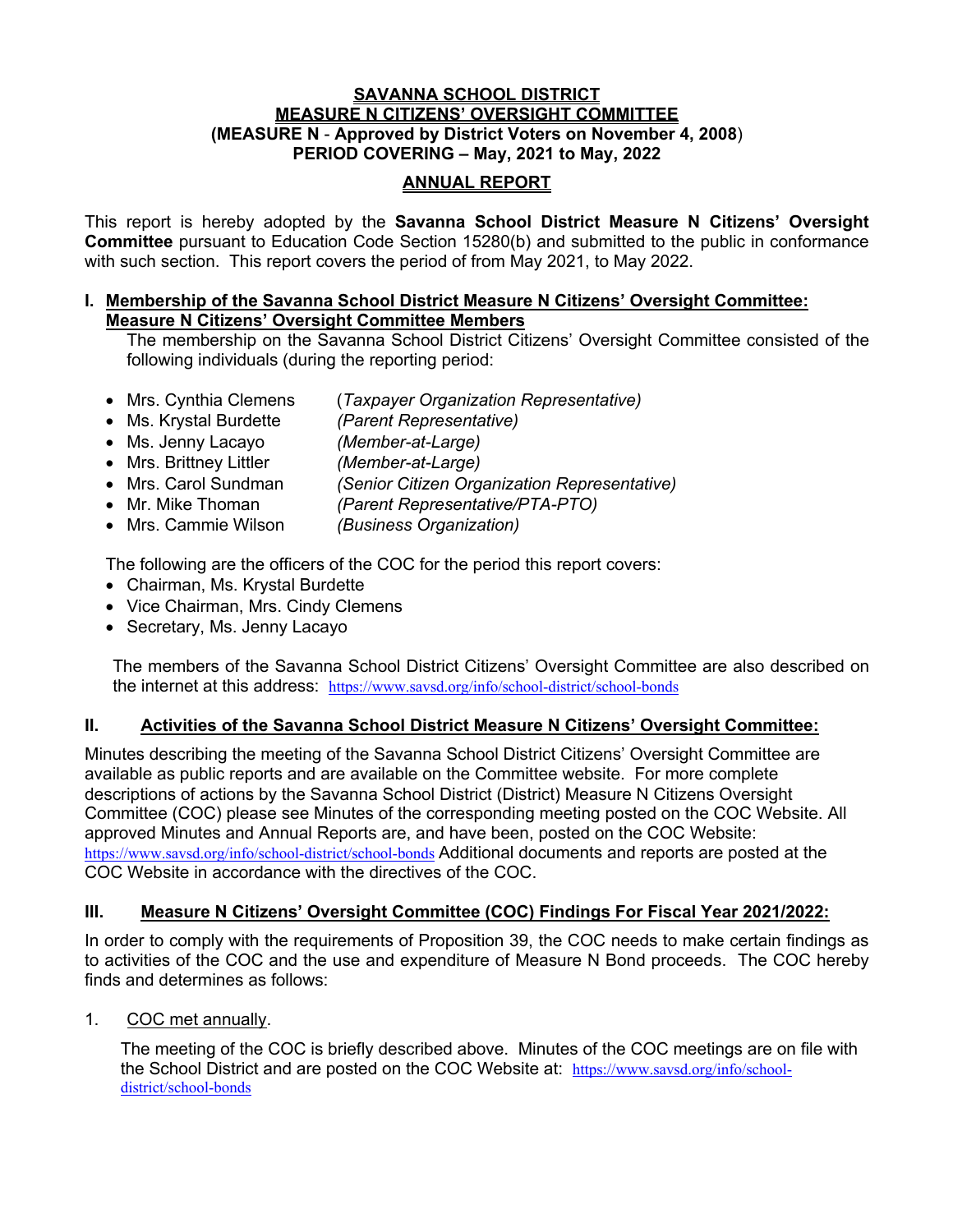During the period covered by this Annual Report, there were no Measure N bond construction funds held and no Measure N bond construction projects or construction activities were undertaken. Correspondingly, the COC has had no reports or audits to review and has reduced its meetings to one per year to provide the required Annual Report.

2. COC has received reports, updates, and information on the expenditure of the Measure N Bond funds, and reviewed project expenditures made on projects authorized under Measure N.

During the period covered by this Annual Report, there were no Measure N bond construction funds held and no Measure N bond construction projects or construction activities were undertaken. Correspondingly, the COC has had no reports or audits to review and has reduced its meetings to one per year to provide the required Annual Report.

A complete list of the reports provided to the COC is available at the School District offices for public review upon request. Information on certain COC handouts and documents is also located on the COC Website.

- 3. Measure N Bond funds have been expended on the identified projects authorized by Measure N (Education Code Section 15278(b)(1)).
- 4. No Measure N monies have been spent on teacher/administrator salaries or other school operating expenses (Education Code Section 15278(b)(2).

Based on the documentation and information provided to the COC, as referenced herein, the COC has found, pursuant to Education Code Section 15278(b)(2) that the School District has not expended Measure N Bonds funds on teacher/administrator salaries or other District operating expenses.

5. Audit Report

During the period covered by this Annual Report, there were no Measure N bond construction funds held and no Measure N bond construction projects or construction activities were undertaken. Correspondingly, the COC has had no audits to review.

- 6. The COC has received all necessary and requested technical and administrative assistance from the School District (Education Code Section 15280). Under the requirements of Education Code Section 15280, the School District is required to provide the COC with all necessary technical and administrative assistance without expending Measure N Bond funds. During the period covered by this Annual Report, there were no Measure N bond construction funds held and no Measure N bond construction projects or construction activities were undertaken. Correspondingly, the COC has had no need for technical and administrative assistance.
- 7. COC Website is operating and includes all required documentation and information (Education Code Section 15280(b)). The COC internet website is operated and maintained by the School District Board on behalf of the COC and is currently located at https://www.savsd.org/info/school-district/school-bonds

Information relating to the COC, its activities and documents can be viewed at the COC website. This includes minutes of the COC meetings, lists of documents received by the COC, the prior Measure N audit reports and other reports issued by the COC, which will include this Annual Report following its adoption.